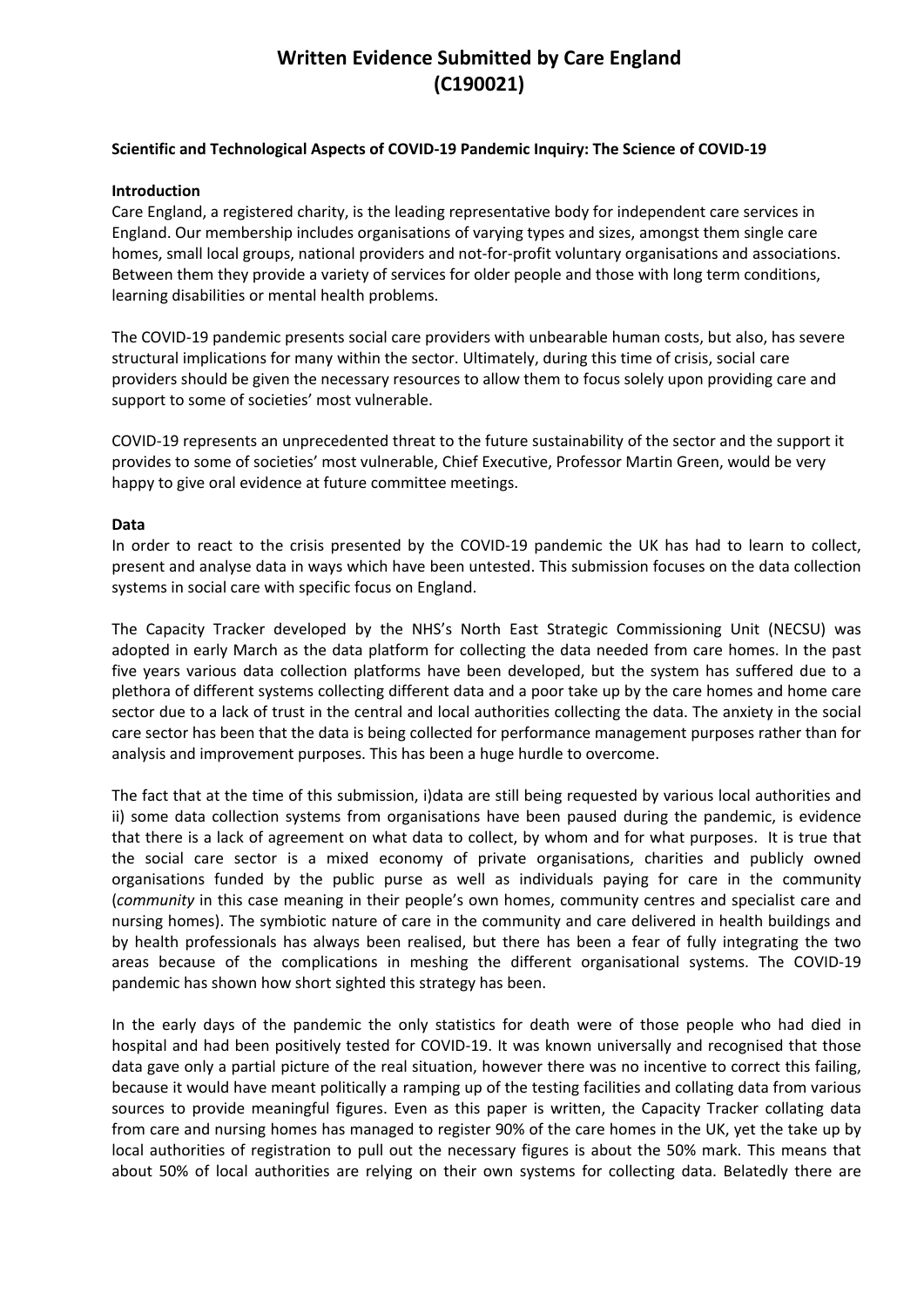moves to try to incorporate the digital systems in place in about 30% of care homes to collect the data, a system which places no burden on data collection by the homes, because they are already collecting the data.

Moreover there has been slew of health data which has been "*paused*" – see [https://www.england.nhs.uk/statistics/statistical-work-areas/delayed-transfers-of-care/-](https://www.england.nhs.uk/statistics/statistical-work-areas/delayed-transfers-of-care/) appended on the next page. The question must be asked why these data systems have been paused at such a critical time. One of the potential responses is that they were not providing analysable data in the first place so the reason for collecting these data sets should be questioned in itself. Another response could be that people were concerned that they would be used for control purposes and so their usefulness would be questionable (Goodhart's law). Whatever the reason, the pausing of one of these data sets, the discharges from hospitals, has blocked meaningful analysis of the role that discharge from hospitals has played in the dire situation which has been created in care homes.

#### **COVID-19 and the production of statistics**

Due to the coronavirus illness (COVID-19) and the need to release capacity across the NHS to support the response, we are pausing the collection and publication of some of our official statistics. This will apply to the statistics listed below<sup>1</sup>, for data due to be submitted between 1 April and 30 June. The dates on which those statistics would have been released are also shown in the table. We will keep the list and dates under review as the situation develops. This decision is informed by the Office for Statistics Regulation's guidance on Changes to statistical outputs during the coronavirus outbreak.

If you have any comments or questions, please contact us.

| <b>Title</b>                                                         | Designation                          | Frequency      | Dates due to be<br>submitted                                            | Dates due to be<br>published                              |
|----------------------------------------------------------------------|--------------------------------------|----------------|-------------------------------------------------------------------------|-----------------------------------------------------------|
| <b>Critical Care Bed</b><br><b>Capacity and Urgent</b>               | <b>Official</b><br><b>Statistics</b> | <b>Monthly</b> | 14 <sup>th</sup> April<br>13 <sup>th</sup> May                          | 14 <sup>th</sup> May<br>11 <sup>th</sup> June             |
| <b>Operations Cancelled</b>                                          |                                      |                | 10 <sup>th</sup> June                                                   | 9 <sup>th</sup> July                                      |
| <b>Delayed Transfers of</b>                                          | Official                             | <b>Monthly</b> | 21 <sup>st</sup> April                                                  | 14 <sup>th</sup> May                                      |
| Care                                                                 | <b>Statistics</b>                    |                | 20 <sup>th</sup> May<br>17 <sup>th</sup> June                           | 11 <sup>th</sup> June<br>9 <sup>th</sup> July             |
| <b>Cancelled elective</b><br>operations                              | <b>Official</b><br><b>Statistics</b> | Quarterly      | 30 <sup>th</sup> April                                                  | 14 <sup>th</sup> May                                      |
| Audiology                                                            | Official<br><b>Statistics</b>        | <b>Monthly</b> | 21 <sup>st</sup> April<br>20th May                                      | 21 <sup>st</sup> May<br>18 <sup>th</sup> June             |
|                                                                      |                                      |                | 17 <sup>th</sup> June                                                   | 16 <sup>th</sup> July                                     |
| Mixed-Sex                                                            | <b>Official</b>                      | <b>Monthly</b> | 9th April                                                               | 14 <sup>th</sup> May                                      |
| Accommodation                                                        | <b>Statistics</b>                    |                | 12 <sup>th</sup> May<br>9 <sup>th</sup> June                            | 11 <sup>th</sup> June<br>9 <sup>th</sup> July             |
| <b>Venous</b><br>Thromboembolism<br>(VTE)                            | <b>Official</b><br><b>Statistics</b> | Quarterly      | 24th April                                                              | 4 <sup>th</sup> June                                      |
| <b>Ambulance Quality</b><br>Indicators - Clinical<br><b>Outcomes</b> | <b>National</b><br><b>Statistics</b> | <b>Monthly</b> | 22 <sup>nd</sup> April<br>22 <sup>nd</sup> May<br>22 <sup>nd</sup> June | 14 <sup>th</sup> May<br>11 <sup>th</sup> June<br>9th July |
| Dementia Assessment<br>and Referral                                  | <b>Official</b><br><b>Statistics</b> | <b>Monthly</b> | 28 <sup>th</sup> April<br>28 <sup>th</sup> May<br>29 <sup>th</sup> June | 3rd June<br>1st July<br>5 <sup>th</sup> August            |
| <b>Mental Health</b><br><b>Community Teams</b><br>Activity           | Official<br><b>Statistics</b>        | Quarterly      | 20 <sup>th</sup> April                                                  | 15 <sup>th</sup> May                                      |

<https://www.england.nhs.uk/statistics/statistical-work-areas/delayed-transfers-of-care/> on 12 May 2020